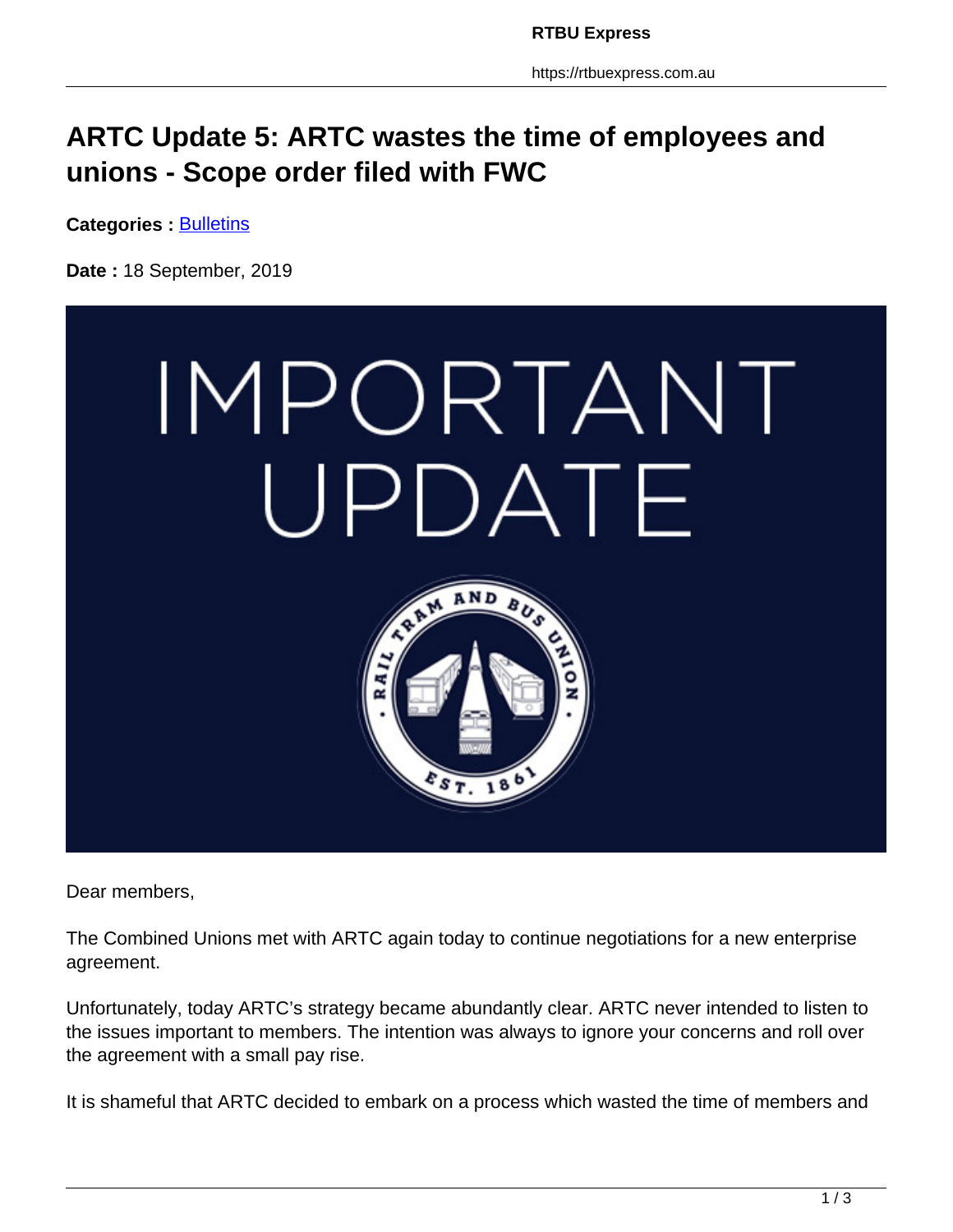delegates. The Unions put a log with 72 claims important to all ARTC members, almost every claim received a **NO** response. There has been next to no movement from ARTC on any issues raised.

It's a sad situation that everyone has been put in.

ARTC put the first copy of a draft enterprise agreement to the Unions last Friday, 13 September 2019. The Unions attempted to respond to the terms of the draft agreement at the meeting today and were denied an opportunity to do so. ARTC said they only wanted to hear a response to their offer and were not interested in anything else.

At the start of today's meeting, the Unions asked ARTC whether they were there to negotiate members claims or whether they were just there to tick a box, so they could send their agreement out for a vote. ARTC evaded the question on several occasions and strung your representatives along in the pretence that they were negotiating. ARTC waited to the end of the meeting then announced they intend on sending their document out for a vote and would start the process this week.

It is important to remember that the document is entirely the creation of ARTC and that all employee concerns have been ignored.

Yesterday, we filed an application with the Fair Work Commission for an order that the scope of the Agreement be split in two. If successful, this means that Operational workers and Office workers will have their own separate enterprise agreements that deal with conditions of employment specific to each group.

ARTC are ignoring our scope application and are pushing ahead to try and ram their agreement through regardless of any employee concerns. The Unions will be asking the Fair Work Commission to stop ARTC from doing so until the case is determined.

Tonight, the RTBU sent a letter to ARTC about their conduct in not allowing the Unions the chance to respond to each part of the proposed draft agreement. The right to respond is a fundamental right of any worker in the bargaining process. ARTC's actions in this respect are disgraceful and need to be called out.

We urge all members to respectfully, tell your leader how dissatisfied you are with how ARTC has conducted itself and how important it is that your issues are addressed. ARTC needs to hear your concerns load and clear.

We will send out further information regarding ARTC's proposed vote once we have further detail.

## **Are you Informed? Get Involved.**